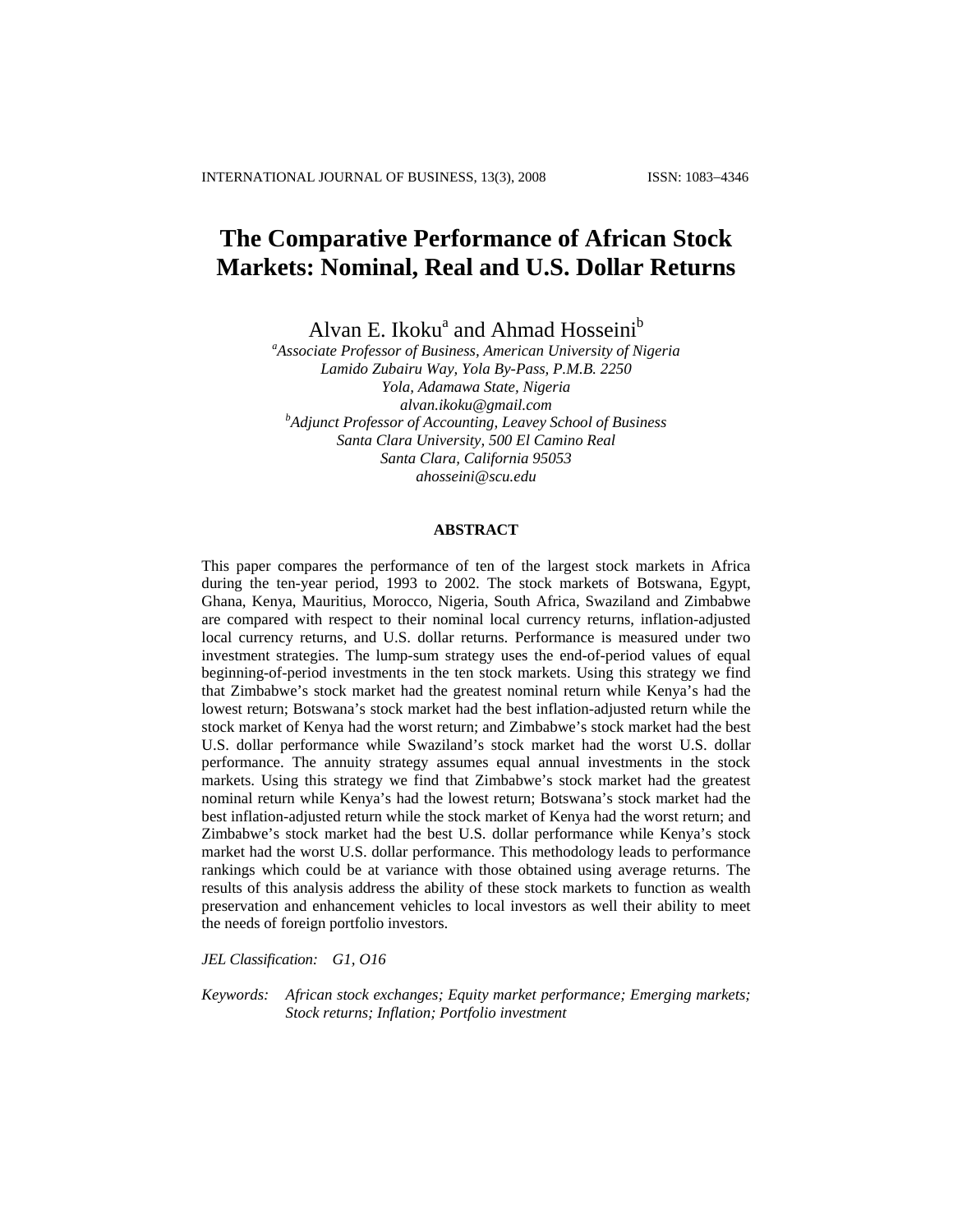### **I.****INTRODUCTION**

The performance of equity markets is obviously important to investors. Equity market performance is also of interest to policymakers because stock indices are recognized as leading indicators of economic activity. The level of stock prices can also have a direct impact on consumption via the wealth effect.

Given the importance of stock markets, studies of their role in African economics are few and far between. Studies of the comparative performance of African stock markets are even rarer. This paper is an effort to fill the void in this area of study. We compare the performance of ten of the largest stock markets in Africa during the ten-year period, 1993 to 2002. The stock markets of Botswana, Egypt, Ghana, Kenya, Mauritius, Morocco, Nigeria, South Africa, Swaziland and Zimbabwe are compared with respect to their nominal local currency returns, inflation-adjusted local currency returns, and U.S. dollar returns.

A major goal of this study is to discover how well African stocks have performed as hedges against inflation. It is no secret that African nations have had some of the highest rates of inflation in the world over the past three decades. The relevance of equity securities in Africa depends to a large extent on the degree to which African stocks have ameliorated the impact of inflation on savers and investors.

There are several studies of common stocks as inflation hedges in developed economies. Since common stock represent ownership of real assets, their returns should be independent of the rate of inflation; this is the Fisher hypothesis. Thus, an increase in the rate of inflation should be reflected in an equal increase in the nominal return on stocks. Bodie (1976) and Nelson (1976) found, however, that stock returns were negatively correlated to both anticipated and unanticipated inflation in the United States.

This negative relationship between stock returns are inflation is not unique to the United States. Owusu-Frimpong (2001) found that Ghana's stock market performed poorly during periods of high inflation in the mid-1990s. A survey conducted by Owusu-Frimpong, indicated that "a large number of respondents are discouraged from trading on the GSE because of accelerating inflation which often leads to high risk and a low rate of return on investment" (p. 130). A study of three African countries by Nwokoma (2005), found a positive relationship between stock returns and inflation in Nigeria, but inconclusive results for Kenya and South Africa. Branch (1974) studied the performance of stocks as inflation hedges using data on 22 countries and found that "stocks appear to be a partial but not complete long-run inflation hedge" (p. 50). Another study of 26 countries by Gultekin (1983) found an unstable relationship between stock returns and inflation. However, Hess and Lee (1999) explained the puzzling empirical evidence on stock returns and inflation by introducing supply and demand shocks; while supply shocks generate a negative relationship between stock returns and inflation, demand shocks generate a positive relationship between stock returns and inflation. Some of these contradictory results are explained by the impact of inflation on the value of debt held by firms. Net debtor firms may provide better inflation hedges than net creditor firms. Ritter and Warr (2002) found evidence that investors tend to undervalue levered firms during inflationary periods because they don't fully adjust for the falling real value of their nominal liabilities.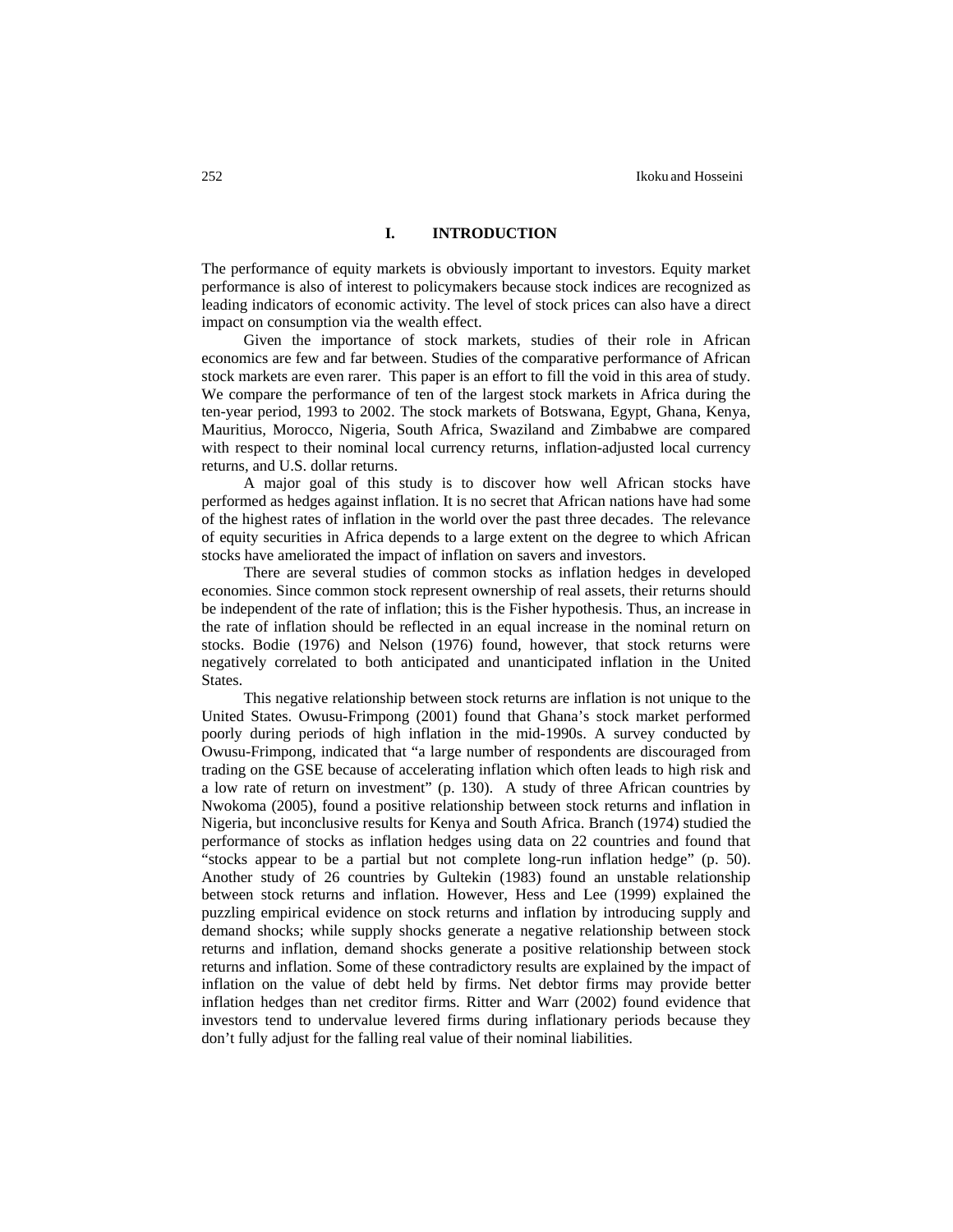In contrast to most studies, which employ statistical techniques to test the correlation between inflation and stock returns, this study uses two investment strategies—lump-sum and annuity—to investigate actual inflation-adjusted returns among the ten African stock markets. Our primary purpose is not to test the Fisher hypothesis in Africa but to discover the relative performance of African stock markets in protecting investors against inflation and encouraging the growth of savings and investment.

Section II of the paper presents the data and methodology. Sections III, IV and V, discuss nominal returns, real returns, and U.S. dollar returns, respectively. Section VI concludes the analysis.

### **II. DATA AND METHODOLOGY**

### **A. Data Sources**

Data for this analysis were obtained from three primary sources. The values of the stock market indices were obtained from the United Nations Development Program's (UNDP) *African Stock Markets Handbook* (2003). The UNDP's handbook had data for eighteen African stock markets. However, only ten of these stock markets had index values for the years 1992 to 1993 which were required to compute returns for the 1993 to 2002 period under examination in this analysis.

Consumer price index (CPI) data were obtained from the International Monetary Fund while exchange rate data were obtained from the African Development Bank's *Selected Statistics* (2006). Graphical representations as well as numeric values of nominal returns, real returns and U.S. dollar returns are shown in Figures 1 through 10 for the ten stock markets.



**Figure 1**  Botswana - BSE Domestic Index Returns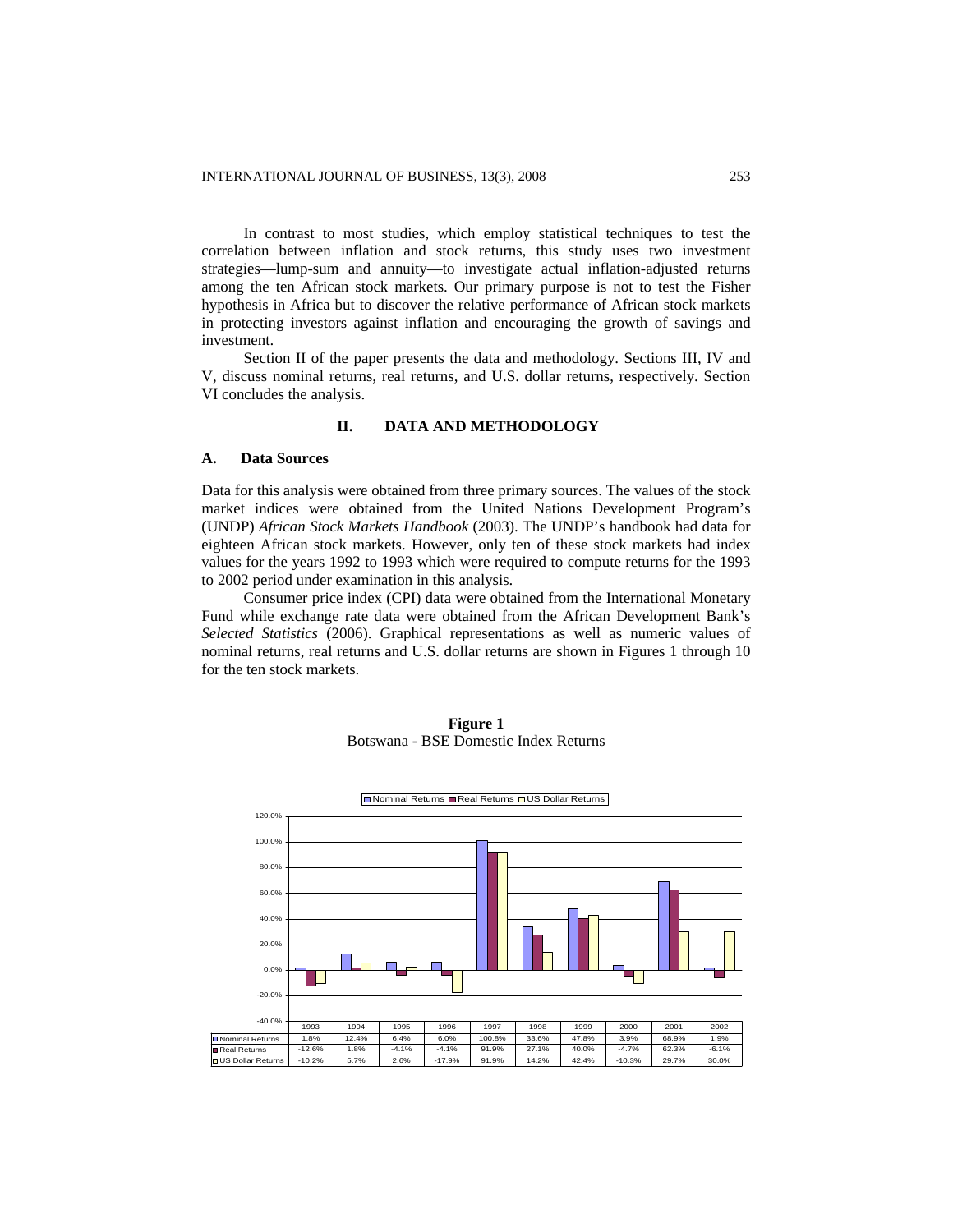Botswana stock market performance was measured using the BSE Domestic Index. Figure 1 shows that nominal returns were positive throughout the study period. However, real returns were positive in five of the ten years while U.S. Dollar returns were positive in seven of the ten years under study. The highest nominal, real and U.S. Dollar returns were recorded in 1997.

The CMA General Index was used to measure Egypt's stock market performance. Figure 2 shows that nominal returns were positive in seven of the ten years, while real and U.S. Dollar returns were positive in 6 years of the ten years. The highest nominal, real and U.S. Dollar returns were recorded in 1994.



**Figure 2**  Egypt - CMA General Index Returns

Ghana's stock market performance was measured using the GSE All Share Index. Figure 3 shows that nominal returns were positive during eight of the ten years. However, real returns were positive half the time, while U.S. Dollar returns were positive in seven of the ten years under study. As was the case with the Egyptian stock market, the highest nominal, real and U.S. Dollar returns were recorded in 1994.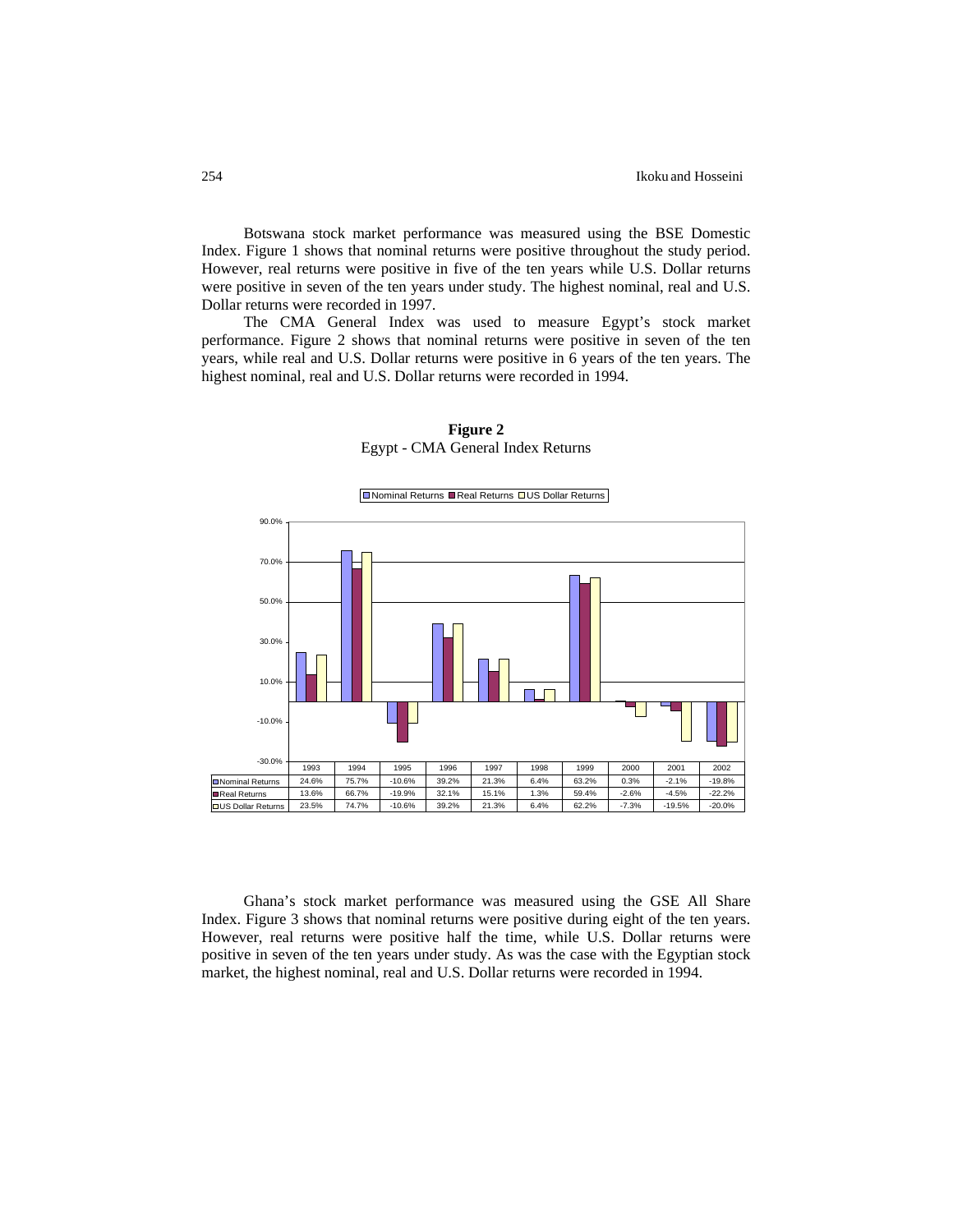| 150.0%                    |        |        |          |          |       |       |          |          |          |       |
|---------------------------|--------|--------|----------|----------|-------|-------|----------|----------|----------|-------|
| 100.0%                    |        |        |          |          |       |       |          |          |          |       |
| 50.0%<br>0.0%             |        |        |          |          |       |       |          |          |          |       |
| $-50.0%$                  |        |        |          |          |       |       |          |          |          |       |
| $-100.0%$                 |        |        |          |          |       |       |          |          |          |       |
|                           | 1993   | 1994   | 1995     | 1996     | 1997  | 1998  | 1999     | 2000     | 2001     | 2002  |
| Nominal Returns           | 115.9% | 117.6% | $-19.8%$ | 21.0%    | 41.8% | 69.7% | $-15.2%$ | 16.5%    | 11.4%    | 46.0% |
| Real Returns              | 91.0%  | 92.8%  | $-79.3%$ | $-23.3%$ | 17.0% | 50.5% | $-27.7%$ | $-8.6%$  | $-21.5%$ | 31.1% |
| <b>QUS Dollar Returns</b> | 37.2%  | 69.5%  | $-41.8%$ | 0.0%     | 9.5%  | 65.9% | $-44.2%$ | $-41.5%$ | 7.3%     | 26.6% |

**Figure 3**  Ghana - GSE All Share Index Returns

Nominal Returns Real Returns US Dollar Returns

Kenya's stock market performance was measured using the NSE 20 Share Index. Figure 4 shows that nominal returns were positive in only three years, while real and U.S. Dollar returns were positive in only two of the ten years of the analysis. The highest nominal and real returns were achieved in 1993, while the highest U.S. Dollar returns were recorded in 1994. Interestingly, the NSE 20 Share Index turned in positive performances at the beginning of the period (1993 and 1994) and consistently negative performances thereafter. As such, the Kenyan pattern of returns did not experience the usual cycles, or *mean reversion*, evident in most stock markets.

The SEMDEX Index was used to measure Mauritius stock market's performance. Figure 5 shows that nominal returns were positive during six of the ten years of the study. However, real and U.S. Dollar returns were positive fifty percent of the time. As the highest nominal and real returns were achieved in 1993, while the highest U.S. Dollar returns were recorded in 1994.

The All Share Index was used to measure Morocco's stock market performance. Figure 6 shows that nominal returns were positive during the first six years and negative thereafter. Real returns were positive in five of the ten years while US Dollar returns were positive during the first six years of the analysis. As was the case in Botswana, the highest nominal, real and U.S. Dollar returns were recorded in 1997.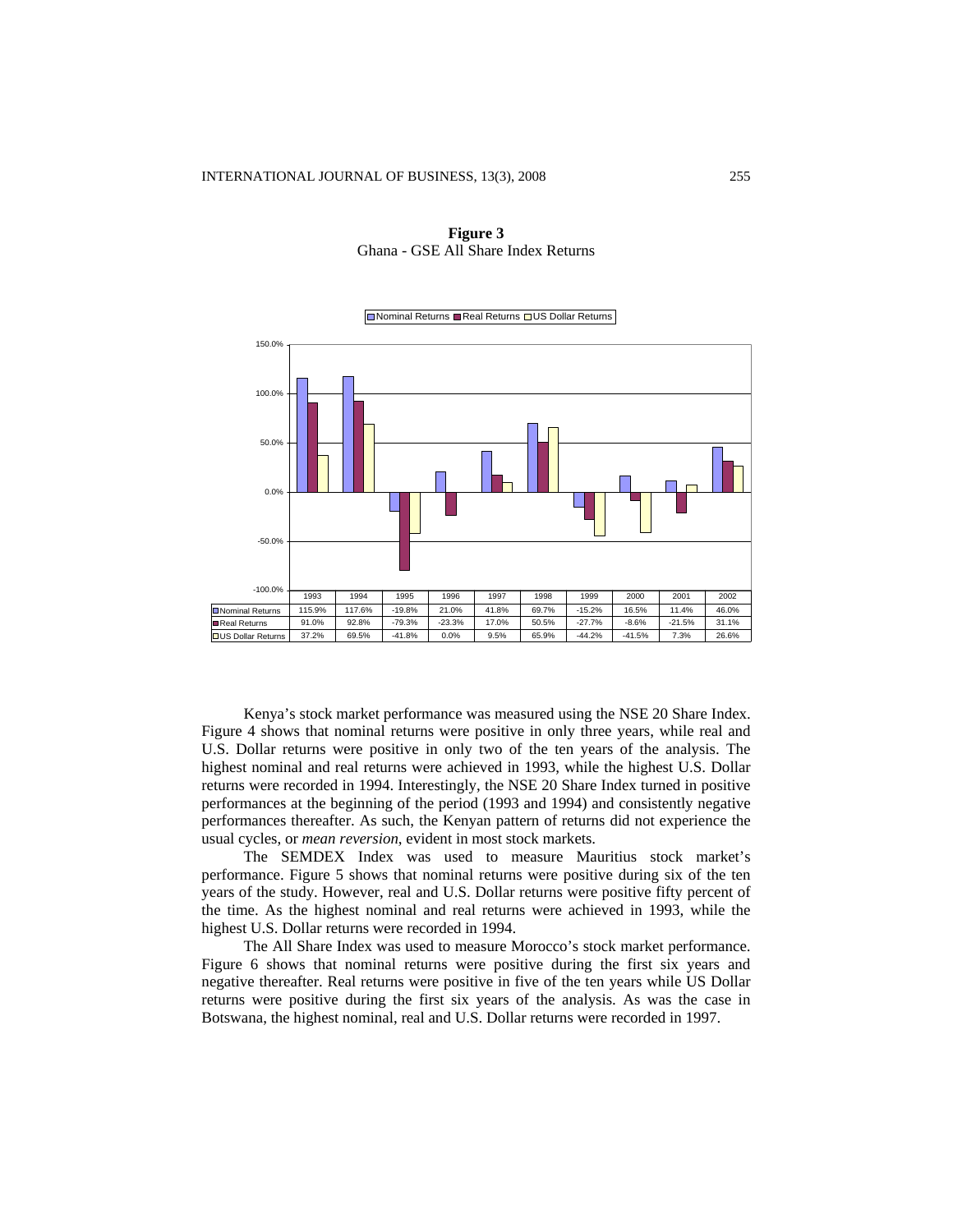

**Figure 4**  Kenya - NSE 20 Share Index Returns

**Figure 5**  Mauritius - SEMDEX Index Returns

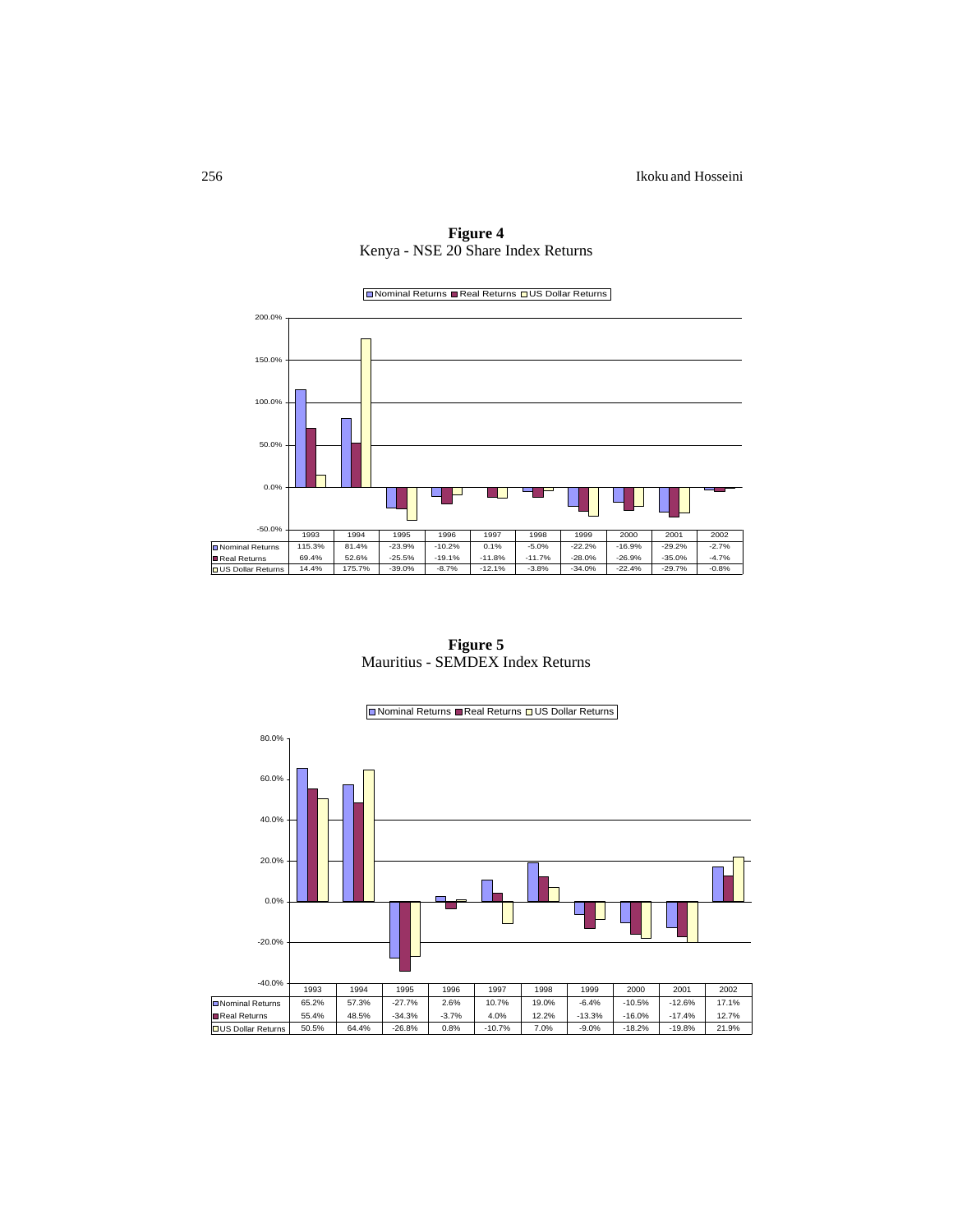-30.0% -20.0% -10.0% 0.0% 10.0% 20.0% 30.0% 40.0% 50.0% 60.0%  $\Box$  Nominal Returns  $\Box$  Real Returns  $\Box$  US Dollar Returns Nominal Returns 28.8% 40.8% 5.0% 31.1% 48.9% 19.0% -5.8% -17.9% -10.7% -16.5%<br>Real Returns 23.6% 35.6% -1.2% 28.1% 47.9% 16.2% -6.5% -19.8% -11.3% -19.3%<br>US Dollar Returns 20.8% 51.6% 11.0% 26.1% 35.0% 24.7% -13.5% -22.0% 1993 | 1994 | 1995 | 1996 | 1997 | 1998 | 1999 | 2000 | 2001 | 2002



**Figure 7**  Nigeria - All Share Index Returns

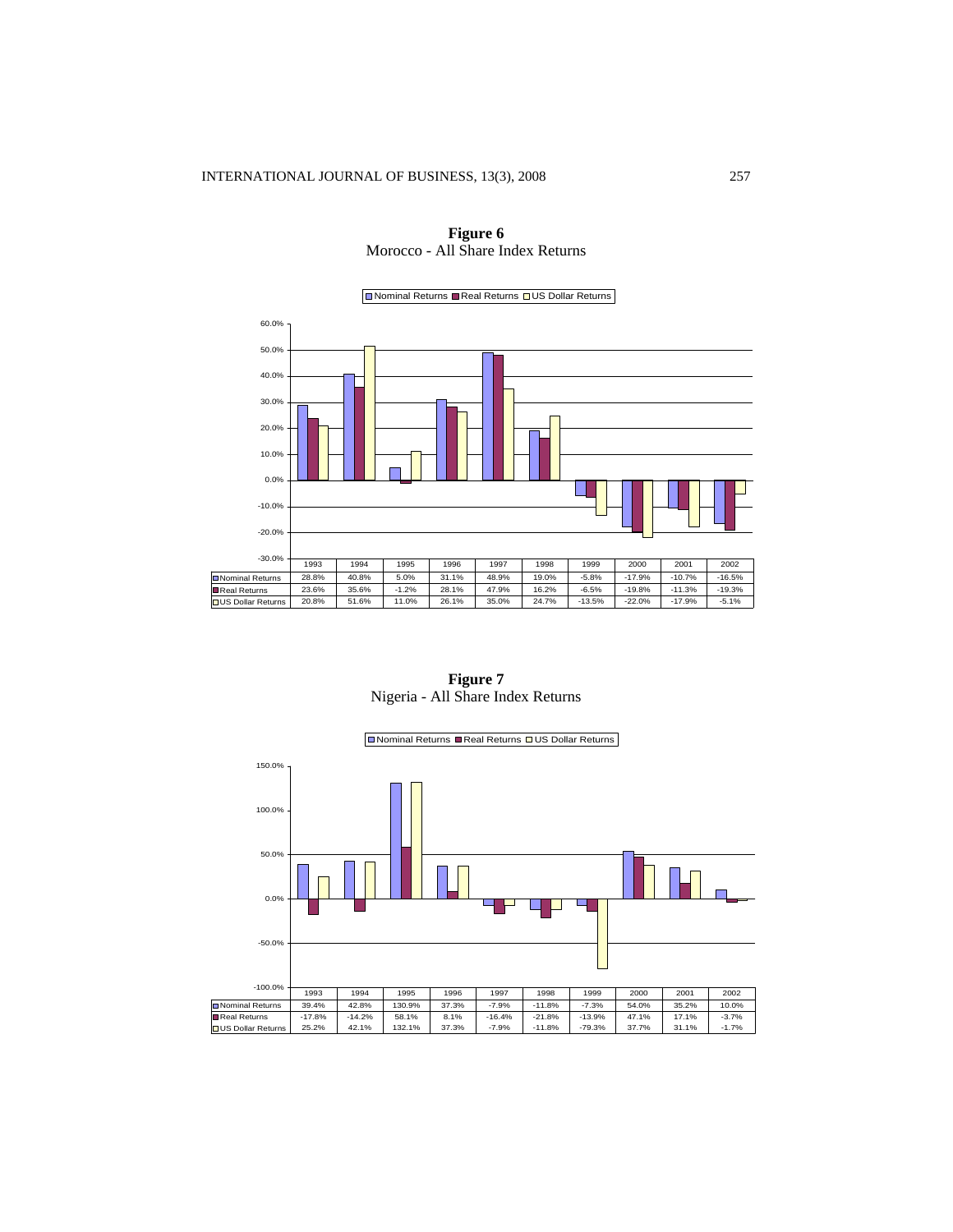#### 258 Ikoku and Hosseini

Nigeria's stock market performance was measured using the All Share Index. Figure 7 shows that nominal returns were positive in seven of the ten years of the study. Real returns were positive in only four years, while U.S. Dollar returns were positive in six of the ten years of the analysis. The highest nominal, real and U.S. Dollar returns were achieved in 1995.

For South Africa, the JSE All Share index was employed. Figure 8 shows that nominal returns were positive in six of the ten years while real returns were positive in four of the ten years. U.S. Dollar returns were positive in five of the ten years of the analysis. The highest nominal, real and U.S. Dollar returns were recorded in 1999.

The SSX All Share Index was used to gauge Swaziland's stock market performance. As shown in figure 9, nominal returns were positive during seven of the ten years. However, real returns and U.S. Dollar returns were positive in only four years. The highest nominal, real and U.S. Dollar returns were recorded in 1996.

Finally, Zimbabwe's stock market performance was measured using the ZSE Industrial Index. Figure 10 shows that nominal returns were positive in eight of the ten years of the study. Real returns were positive in six of the ten years, while U.S. Dollar returns were positive in seven of the ten years of the analysis. The highest nominal and real returns were achieved in 1993, while the highest U.S. Dollar return was recorded in 2001.



**Figure 8**  South Africa - JSE All Share Index Returns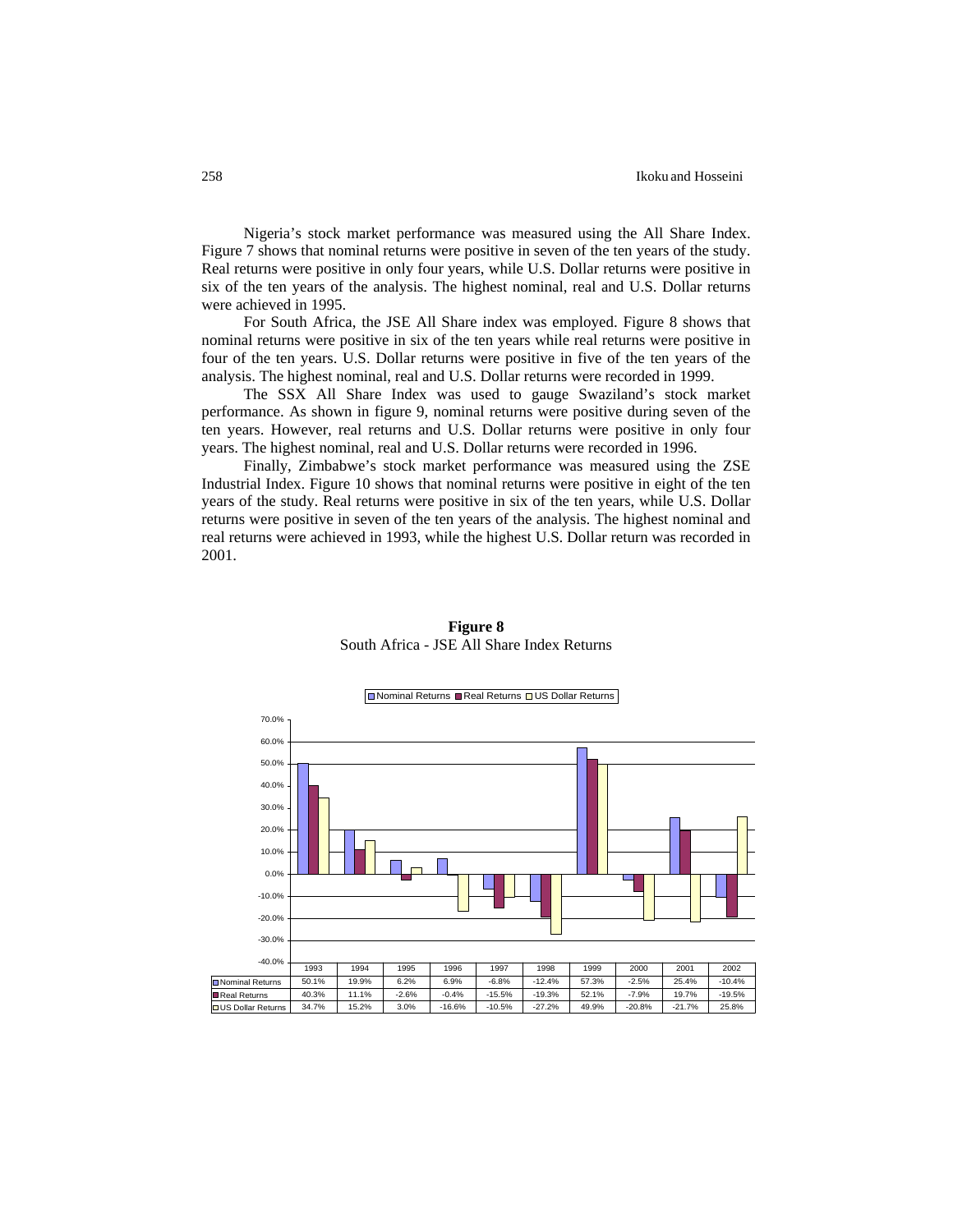Nominal Returns Real Returns US Dollar Returns 70.0% 50.0% 30.0% 10.0%  $\Box$ T -10.0% -30.0% -50.0% -70.0% 1993 | 1994 | 1995 | 1996 | 1997 | 1998 | 1999 | 2000 | 2001 | 2002 Nominal Returns 10.3% 12.9% 2.9% 57.8% -50.6% 10.3% 12.9% -6.1% 49.0% -20.3% Real Returns -1.7% -0.8% -9.4% 51.4% -58.5% 2.8% 7.0% -13.3% 41.5% -32.0% US Dollar Returns -1.0% 8.5% -0.2% 23.1% -52.5% -8.3% 7.5% -23.7% -7.0% 11.9%

**Figure 9**  Swaziland - SSX All Share Index Returns

Figure 10 Zimbabwe - ZSE Industrial Index Returns

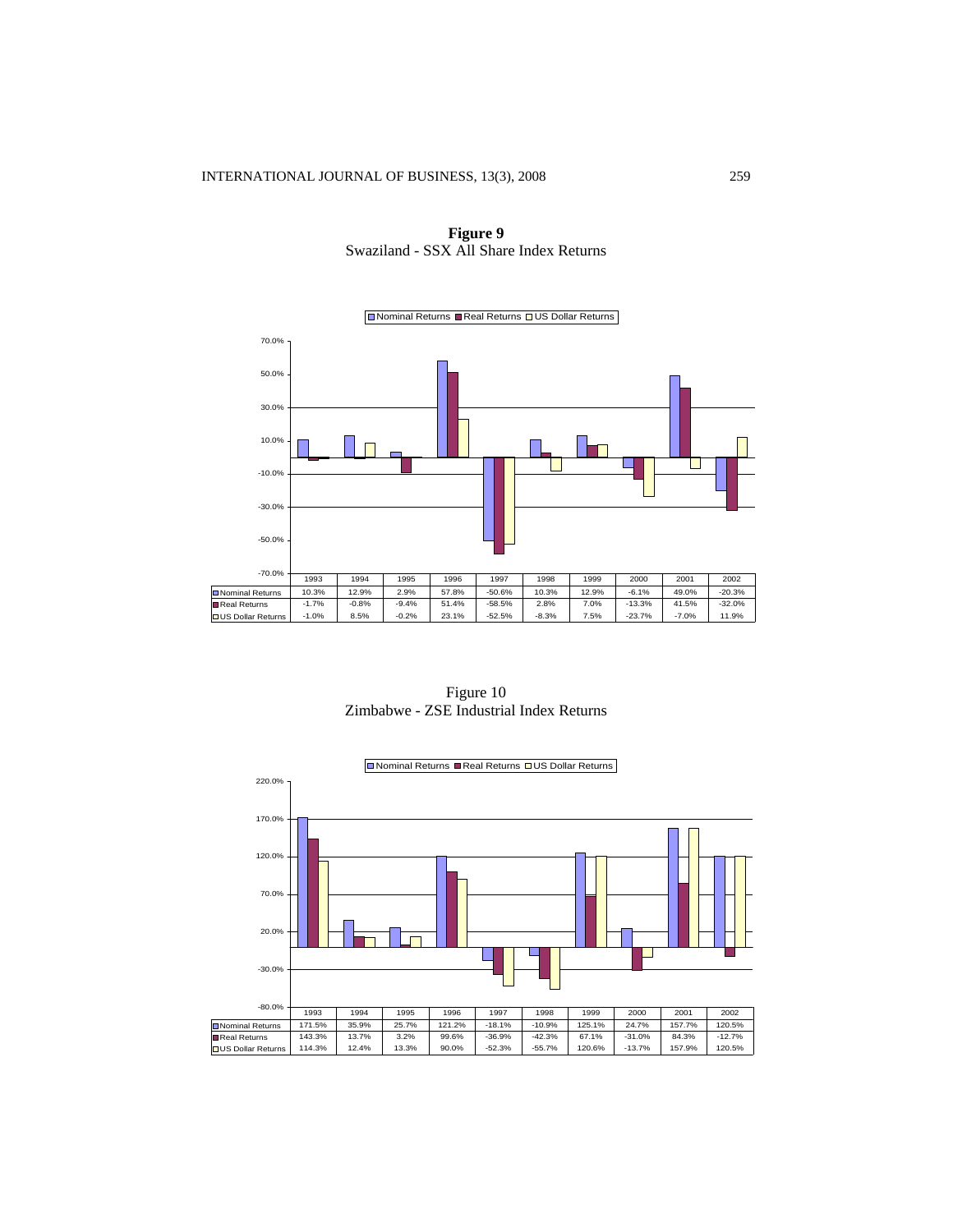### **B. Lump-Sum Strategy**

This strategy is essentially a buy-and-hold strategy, whereby an investor commits an initial sum of money to the equity market and waits a number of periods to realize some return without further cash flows between the initial investment and the end-of-period cash flow. This strategy measures how well African stock markets have performed as instruments of *wealth preservation*. This is an important question for many investors.

Under the lump-sum strategy, stock market returns are ranked by the value of the indices in 2002 relative to their values in 1992, assuming an initial investment of 100 units of local currency at the end of  $1992<sup>1</sup>$ . For nominal returns, the basic valuation equation is

$$
SMI_t = SMI_{t-1}(1+r_t)
$$
 (1)

where SMI<sub>t</sub> represents the stock market index value at the end of period t and  $r_t$ represents the index's return in period t. For the ten-year period we have

$$
SMI_{2002} = SMI_{1992}(1 + r_{1993})(1 + r_{1994})...(1 + r_{2002})
$$
 (2)

with  $SMI_{1992} = 100$ .

Real and U.S. dollar returns are computed with the same basic methodology except that, for real returns, the indices are stated in constant 1992 currency units using the CPI data for each nation while U.S. dollar returns use the exchange rates to convert nominal returns to their U.S. dollar equivalents.

### **C. Annuity Strategy**

As important as the markets' ability to preserve wealth is, the lump-sum strategy is not the only relevant measure of market performance in this analysis. An equally important measure of performance is more relevant to investors with a long time horizon who have the ability to augment the initial investment with periodic cash flows over the investment horizon. This we term the annuity strategy. It measures the markets' performance as instruments of *wealth accumulation* and would be of great interest to investors as well as retirement planners.

As was the case under the lump-sum strategy, the annuity strategy ranks stock market returns by the value of the indices in 2002 relative to their values in 1992, with an initial investment of 100 units of local currency at the end of 1992. However, the annuity strategy further assumes that equal annual investments of 100 units of local currency are made at the beginning of each year thereafter.

The future value of an annuity can be represented by the following equation

$$
FVA_N = INV(1+r)^{N-1} + INV(1+r)^{N-2} + ... + INV(1+r)^{N-N}
$$
 (3)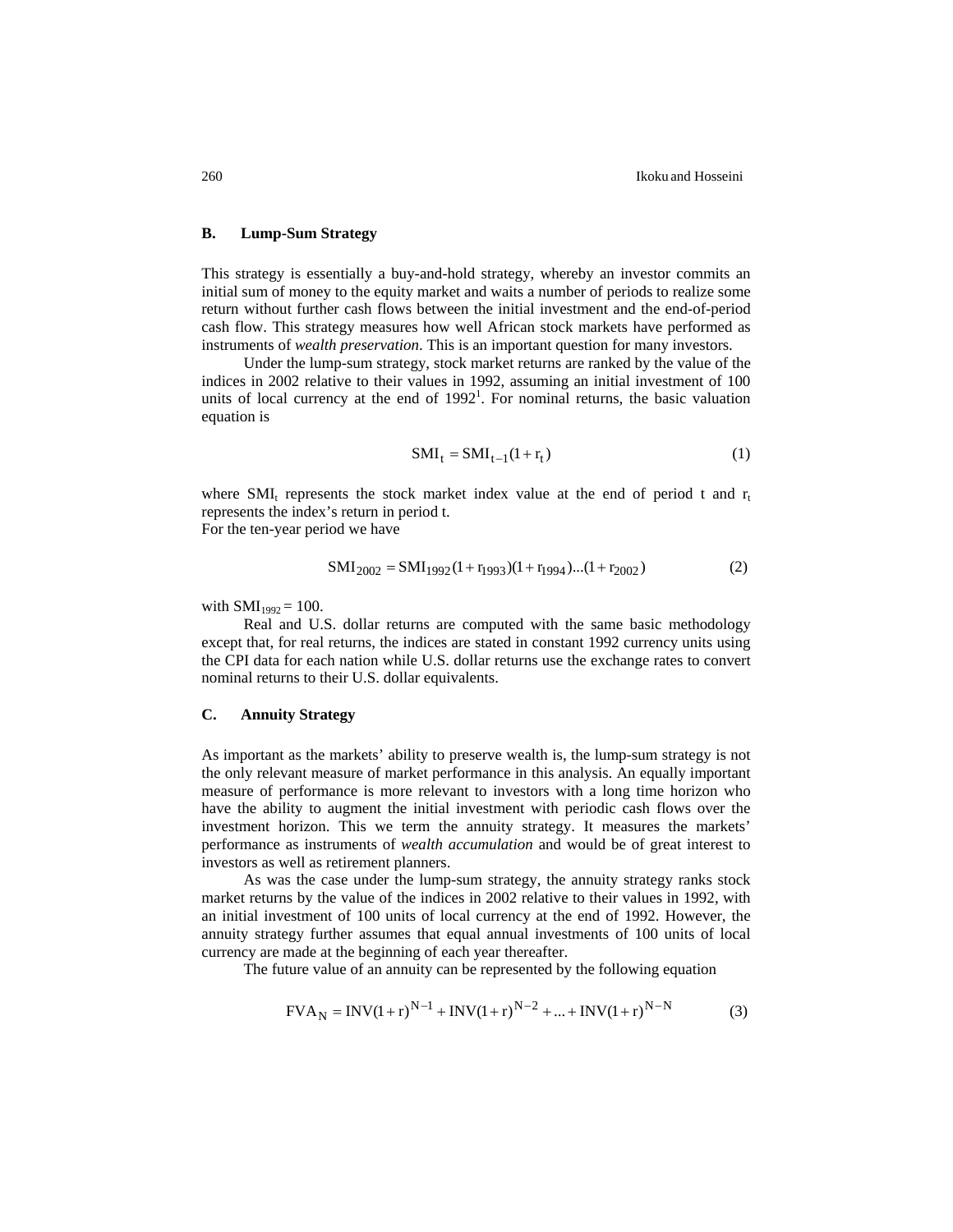where INV is the equal period investment, N is the number of periods, and r is the periodic return. This formula generalizes to

$$
FVA_N = \frac{(1+r)^N - 1}{r}
$$
 (4)

However, in our case, the rates of return vary by year and the future values of the annuities are computed manually using a spreadsheet program.

## **III. NOMINAL RETURNS**

**Table 1**  Nominal performance of African stock markets

| <b>Lump-Sum Strategy</b> |       |             |       |       |               |       |               |       |       |                                       |               |                  |
|--------------------------|-------|-------------|-------|-------|---------------|-------|---------------|-------|-------|---------------------------------------|---------------|------------------|
|                          | 1992  | 1993        | 1994  | 1995  | 1996          | 1997  | 1998          | 1999  | 2000  | 2001                                  |               | <b>2002 Rank</b> |
| <b>Botswana</b>          | 100.0 | 101.8       | 114.3 | 121.6 | 128.9         | 258.9 | 346.0         | 511.3 | 531.1 | 897.1                                 | 913.9         | $\overline{4}$   |
| Egypt                    | 100.0 | 124.6       | 219.0 | 195.8 | 272.5         | 330.5 | 351.6         | 573.6 | 575.1 | 563.1                                 | 451.6         | 5                |
| Ghana                    | 100.0 | 215.9       | 469.9 | 376.9 | 456.1         |       | 646.9 1.097.9 |       |       | 930.7 1.084.7 1.208.6 1.764.0         |               | 2                |
| Kenya                    |       | 100.0 215.3 | 390.6 | 297.2 | 266.8         | 267.1 | 253.8         | 197.3 | 163.9 | 116.0                                 | 112.9         | 10               |
| <b>Mauritius</b>         | 100.0 | 165.2       | 259.9 | 188.0 | 193.0         | 213.5 | 254.2         | 237.9 | 213.0 | 186.1                                 | 218.0         | 8                |
| <b>Morocco</b>           | 100.0 | 128.8       | 181.3 | 190.3 | 249.4         | 371.5 | 441.9         | 416.4 | 341.9 | 305.4                                 | 255.1         | 7                |
| <b>Nigeria</b>           | 100.0 | 139.4       | 199.1 | 459.7 | 631.3         | 581.5 | 512.8         | 475.5 | 732.3 |                                       | 989.8 1.088.8 | 3                |
| South<br>Africa          | 100.0 | 150.1       | 180.0 | 191.1 | 204.3         | 190.3 | 166.6         | 262.1 | 255.5 | 320.4                                 | 287.2         | 6                |
| <b>Swaziland</b>         |       | 100.0 110.3 | 124.6 | 128.2 | 202.3         | 100.0 | 110.3         | 124.5 | 116.9 | 174.2                                 | 138.8         | 9                |
| <b>Zimbabwe</b>          |       | 100.0 271.5 | 369.0 |       | 463.8 1.025.7 | 840.1 |               |       |       | 748.1 1,684.2 2,099.5 5,411.1 1,934.3 |               | $\overline{1}$   |
| Median                   |       | 100.0 144.8 | 209.0 | 193.5 | 258.1         | 298.8 | 348.8         | 445.9 | 436.5 | 441.7                                 | 369.4         |                  |

**Annuity Strategy** 

|                                 | 1992  | 1993                | 1994  | 1995        | 1996 | 1997              | 1998  | 1999                                                                  | 2000  | 2001                  |                                                             | 2002 Rank      |
|---------------------------------|-------|---------------------|-------|-------------|------|-------------------|-------|-----------------------------------------------------------------------|-------|-----------------------|-------------------------------------------------------------|----------------|
| <b>Botswana</b>                 | 100.0 | 201.8               | 326.7 | 447.5       |      |                   |       | 574.4 1,253.4 1,775.1 2,723.3 2,928.7 5,047.5 5,142.1                 |       |                       |                                                             | 2              |
| Egypt                           |       | 100.0 224.6         | 494.7 |             |      |                   |       | 542.4 854.8 1,136.8 1,309.2 2,236.0 2,341.9 2,392.7 1,919.1           |       |                       |                                                             | 5              |
| Ghana                           |       | 100.0 315.9         | 787.5 |             |      |                   |       |                                                                       |       |                       | 731.6 985.5 1,497.6 2,641.6 2,339.5 2,826.5 3,249.4 4,742.6 | 3              |
| Kenya                           |       | 100.0 315.3         | 672.0 | 611.3       |      | 648.7 749.4       | 812.1 | 731.4                                                                 | 707.7 |                       | 601.0 584.5                                                 | 10             |
| <b>Mauritius</b>                |       | $100.0 \quad 265.2$ | 517.2 |             |      | 474.2 586.6 749.1 |       | 991.8 1.028.1 1.020.5                                                 |       |                       | 991.8 1.161.6                                               | 8              |
| <b>Morocco</b>                  |       | 100.0 228.8         | 422.0 |             |      |                   |       |                                                                       |       |                       | 543.0 811.7 1.309.0 1.657.1 1.661.5 1.464.5 1.408.1 1.176.0 | $\tau$         |
| <b>Nigeria</b>                  |       | 100.0 239.4         |       |             |      |                   |       | 441.9 1,120.5 1,638.6 1,609.3 1,519.3 1,508.7 2,423.6 3,375.8 3,713.3 |       |                       |                                                             | $\overline{4}$ |
| <b>South Africa</b> 100.0 250.1 |       |                     | 399.9 | 524.5       |      |                   |       | 660.7 715.5 726.5 1,242.9 1,311.3 1,744.5 1,563.6                     |       |                       |                                                             | 6              |
| Swaziland                       |       | 100.0 210.3         | 337.5 | 447.4       |      | 806.0 498.3 649.7 |       | 833.2                                                                 |       | 882.5 1.415.1 1.127.7 |                                                             | 9              |
| <b>Zimbabwe</b>                 |       | 100.0 371.5         | 604.9 |             |      |                   |       | 860.3 2.002.7 1.740.3 1.649.8 3.813.9 4.854.5 12.611. 27.815.         |       |                       |                                                             | $\overline{1}$ |
| Median                          |       | 100.0 244.8         |       | 468.3 542.7 |      |                   |       | 808.8 1.195.1 1.414.3 1.585.1 1.903.2 2.068.6 1.741.4                 |       |                       |                                                             |                |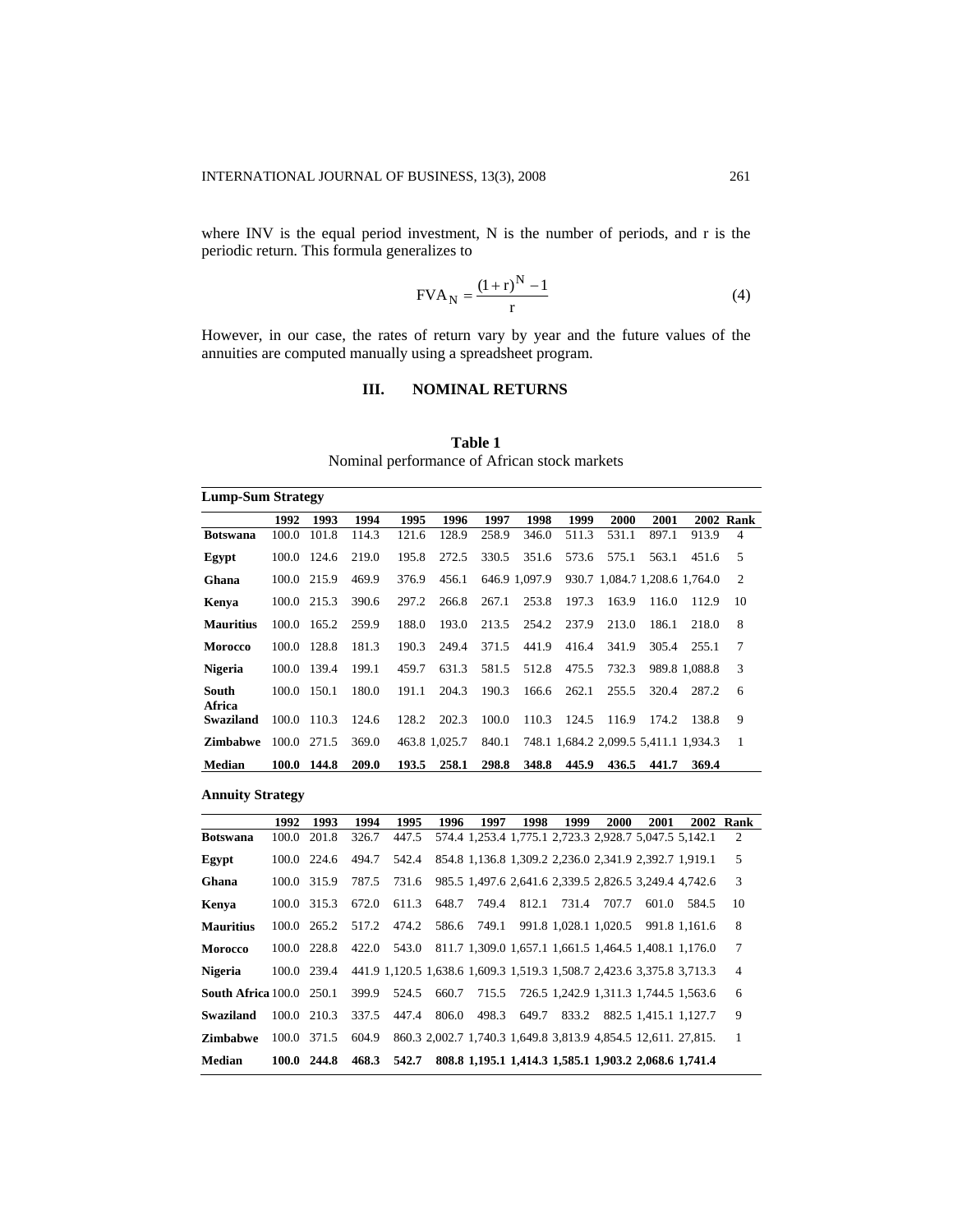Table 1 shows the nominal performance of the stock markets. Under the lumpsum strategy, Zimbabwe stock market ranks first, followed by the stock markets of Ghana, Nigeria, Botswana, Egypt, South Africa, Morocco, Mauritius, Swaziland and Kenya. One hundred units of local currency invested at the beginning of 1993 grow to 11,934.3 units in Zimbabwe; the same one hundred units grow to only 112.9 units in Kenya. Of course, a significant portion of this disparity is due to differing rates of inflation among the countries.

Table 1 also shows the nominal performance of the stock markets under the annuity strategy. The rankings are similar, but not identical, to those under the lumpsum strategy. Again, Zimbabwe's stock market is the best-performing while Kenya's turns in the worst performance. One thousand units of local currency invested, over a period of ten years, grows to 27,815.2 units in Zimbabwe; the same 1,000 units declines in value to 584.5 in Kenya, the only country with a loss of principal for the ten-year period. However, a number of countries change position in the rankings. For example, Botswana's stock market has the second-best performance under the annuity strategy versus the fourth-best under the lump-sum strategy and Ghana's ranking drops to  $3<sup>rd</sup>$ from  $2^{nd}$ .

The ranking changes illustrate the importance of the *timing* of inflows under the annuity strategy. Botswana's stock market did not experience negative returns during any year between 1993 and 2002. In contrast, Ghana's stock market experienced a 19.8 percent decline in 1995 and a 15.2 percent decline in 1999. As such, even though the geometric average return on the Ghana stock market, at 33.2 percent, is significantly higher than Botswana's 24.8 percent, an investor in Botswana's BSE Domestic Index never had to suffer a loss during the period. Comparisons based solely on geometric average returns do not capture the importance of different *return trajectories* and the impact they can have on end-of-period wealth. One hundred units of local currency invested at the beginning of 1993 grow to 1,764 units in Ghana versus 913.9 units in Botswana. However, one hundred units of local currency invested at the beginning of every year for ten years (a total investment of 1,000 units) grows to 5,142.1 units in Botswana versus 4,742.6 units in Ghana, a difference of 7.8 percent. Thus, the volatility of returns can lead to significant differences in performance under the annuity strategy<sup>2</sup>.

### **IV. REAL RETURNS**

Of course, investors who are not under the influence of money illusion would care more about real returns than nominal returns. Rational investors would be concerned with the purchasing power of end-of-period wealth, even though the popular press tends to trumpet nominal returns.

Table 2 shows the inflation-adjusted (i.e., real) performance of the stock markets, using constant 1992 currency units to measure investment performance. Botswana's stock market had the best performance under the lump-sum strategy. An investment of 100 currency units at the beginning of 1993 grew to 405.6 units in real terms by 2002. Zimbabwe's performance was almost as impressive as Botswana's, with 100 currency units growing to 385.0 in the same period. Positive real returns were experienced by investors in Egypt, Morocco, South Africa, Mauritius and Nigeria. Investors in the stock markets of Ghana, Swaziland and Kenya were the only ones to have suffered declines in purchasing power during the 1993-2002 period, under the lump-sum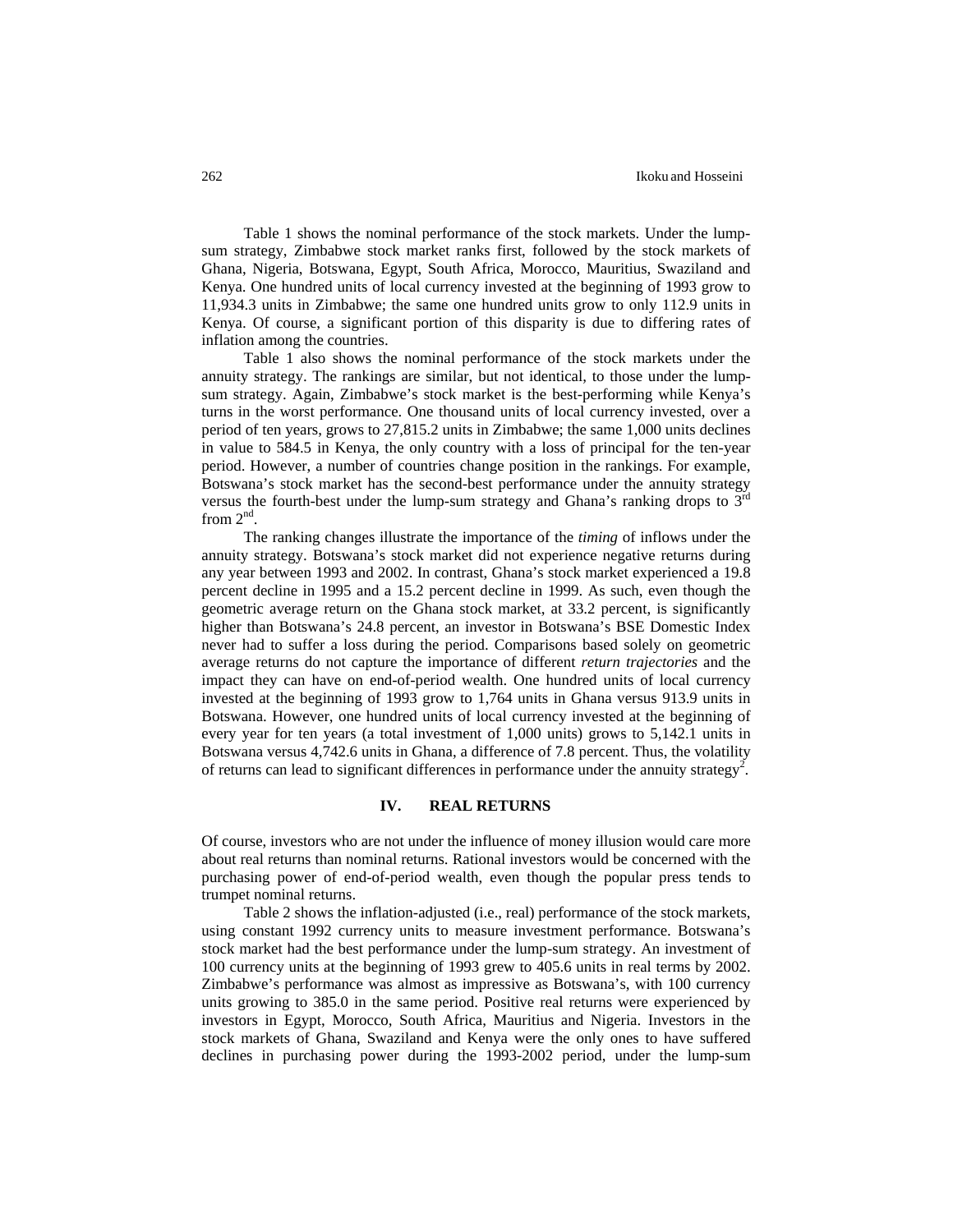strategy. Figure 11 shows the relative real performance of the stock markets under the lump-sum strategy, with all stock markets indexed at 100 at the beginning of the analysis period.

|                 | <b>Lump-Sum Strategy</b> |       |       |       |             |       |       |       |             |       |       |                |  |
|-----------------|--------------------------|-------|-------|-------|-------------|-------|-------|-------|-------------|-------|-------|----------------|--|
|                 | 1992                     | 1993  | 1994  | 1995  | 1996        | 1997  | 1998  | 1999  | 2000        | 2001  | 2002  | Rank           |  |
| <b>Botswana</b> | 100.0                    | 87.4  | 88.9  | 85.2  | 81.7        | 156.8 | 199.4 | 279.1 | 266.1       | 432.0 | 405.6 | 1              |  |
| Egypt           | 100.0                    | 113.6 | 189.3 | 151.6 | 200.2       | 230.4 | 233.5 | 372.2 | 362.6       | 346.2 | 269.3 | 3              |  |
| Ghana           | 100.0                    | 191.0 | 368.1 | 76.3  | 58.5        | 68.5  | 103.1 | 74.5  | 68.1        | 53.5  | 70.1  | 8              |  |
| Kenya           | 100.0                    | 169.4 | 258.4 | 192.6 | 55.8        | 137.4 | 121.3 | 87.4  | 63.9        | 41.5  | 39.6  | 10             |  |
| Mauritius       | 100.0                    | 155.4 | 230.7 | 151.6 | 146.0       | 151.8 | 170.3 | 147.7 | 124.1       | 102.5 | 115.6 | 6              |  |
| Morroco         | 100.0                    | 123.6 | 167.6 | 165.7 | 212.2       | 313.9 | 364.8 |       | 341.2 273.6 | 242.7 | 196.0 | $\overline{4}$ |  |
| Nigeria         | 100.0                    | 82.2  | 70.5  |       | 111.5 120.5 | 100.7 | 78.8  | 67.8  | 99.7        | 116.8 | 112.5 | 7              |  |
| South Africa    | 100.0                    | 140.3 | 155.8 | 151.8 | 151.2       | 127.8 | 103.1 | 156.9 | 144.4       | 172.9 | 139.1 | 5              |  |
| Swaziland       | 100.0                    | 98.3  | 97.5  | 88.3  | 133.7       | 55.5  | 57.0  | 61.0  | 52.9        | 74.9  | 50.9  | 9              |  |
| Zimbabwe        | 100.0                    | 243.3 | 276.6 | 285.3 | 69.4        | 359.1 | 207.3 | 346.5 | 239.1       | 440.8 | 385.0 | $\overline{2}$ |  |
| Median          | 100.0                    | 131.9 | 178.5 | 151.6 | 148.6       | 144.6 | 145.8 |       | 152.3 134.3 | 144.9 | 127.4 |                |  |

**Table 2** Real performance of African stock markets\*

### **Annuity Strategy**

|                 | 1992  | 1993  | 1994  | 1995  | 1996  | 1997  | 1998                                          | 1999  | 2000        | 2001  | 2002                                 | Rank                     |
|-----------------|-------|-------|-------|-------|-------|-------|-----------------------------------------------|-------|-------------|-------|--------------------------------------|--------------------------|
| <b>Botswana</b> | 100.0 | 176.4 | 258.2 | 320.0 | 373.1 | 747.7 |                                               |       |             |       | 994.3 .415.0 1.402.1 .267.2 2.138.8  | $\overline{1}$           |
| Egypt           | 100.0 | 202.3 | 408.5 | 409.6 | 602.8 | 755.0 |                                               |       |             |       | 827.8 1,362.8 .387.8 1,384.3 1,084.0 | $\overline{2}$           |
| Ghana           | 100.0 | 252.8 | 504.7 | 294.0 | 274.4 | 334.0 | 494.2                                         | 389.2 | 375.7       | 325.0 | 413.1                                | 8                        |
| Kenya           | 100.0 | 216.0 | 357.4 | 320.1 | 312.1 | 322.1 | 327.1                                         | 278.6 | 245.1       | 196.8 | 187.7                                | 10                       |
| Mauritius       | 100.0 | 241.5 | 432.8 | 372.0 | 432.9 | 518.2 | 642.2                                         | 623.0 | 586.1       | 543.7 | 610.1                                | 6                        |
| Morocco         | 100.0 | 217.5 | 381.6 | 462.7 |       |       | 671.6 1.071.9 1.320.6 1.315.0 1.137.2 1.086.8 |       |             |       | 883.1                                | 3                        |
| Nigeria         | 100.0 | 152.3 | 179.1 | 262.7 | 297.2 | 268.9 | 230.8                                         | 215.0 | 322.9       | 381.1 | 368.7                                | 9                        |
| South Africa    | 100.0 | 227.7 | 334.5 | 403.5 | 473.6 | 472.2 | 448.6                                         | 729.5 | 730.4       | 919.3 | 754.7                                | $\overline{5}$           |
| Swaziland       | 100.0 | 187.7 | 264.8 | 312.6 | 529.2 | 303.1 | 367.6                                         |       | 445.3 439.9 | 656.3 | 468.2                                | 7                        |
| Zimbabwe        | 100.0 | 289.8 | 386.1 | 448.2 | 857.9 | 627.3 | 452.8                                         | 662.6 | 541.9       | 811.9 | 767.9                                | $\overline{\mathcal{A}}$ |
| Median          | 100.0 | 216.8 | 369.5 | 346.0 | 453.3 | 495.2 | 473.5                                         | 642.8 | 564.0       | 734.1 | 682.4                                |                          |

**\* Constant 1992 currency units.**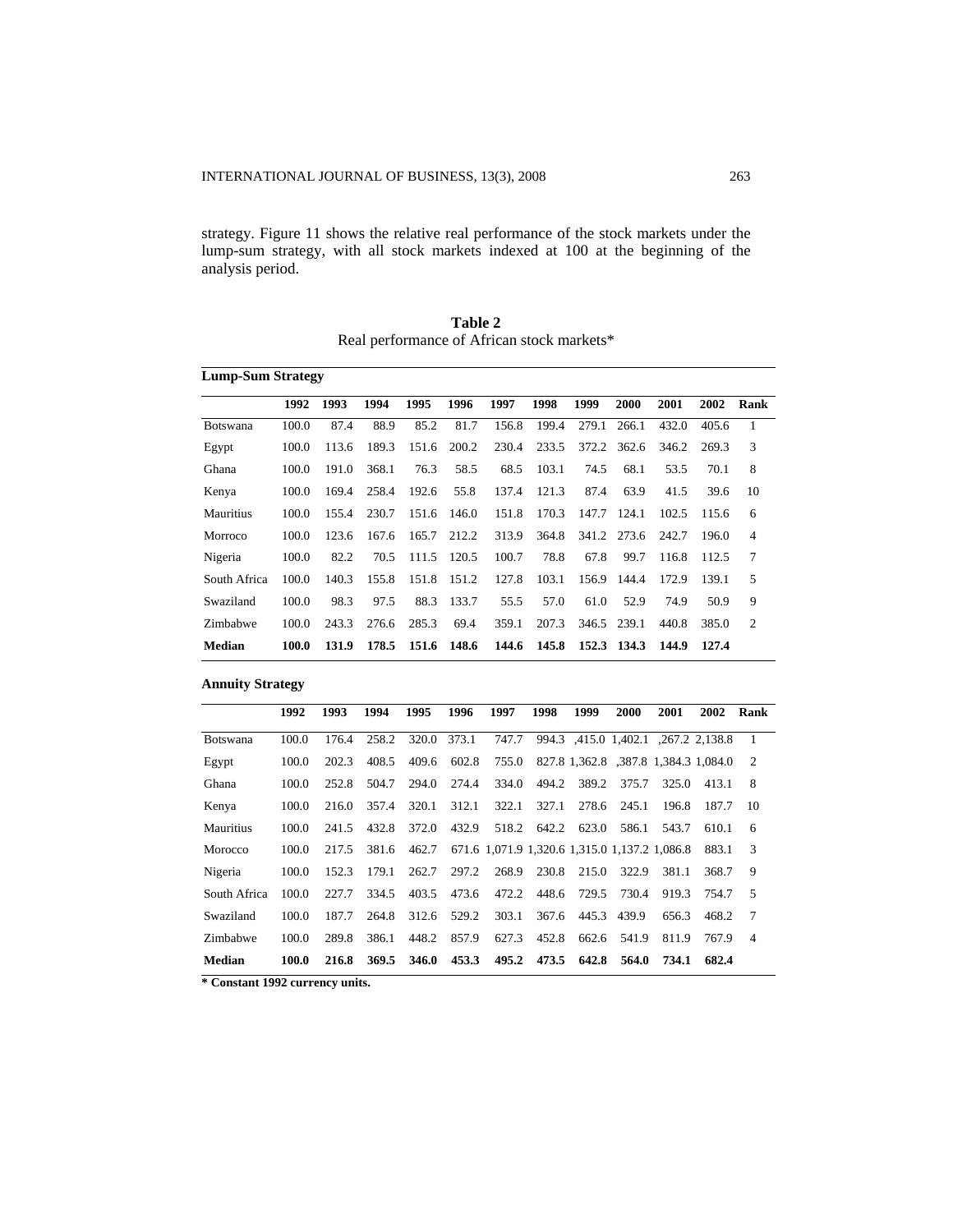

**Figure 11**  Real performance of African stock markets: lump-sum strategy

**Figure 12**  Real performance of African stock markets: annuity strategy

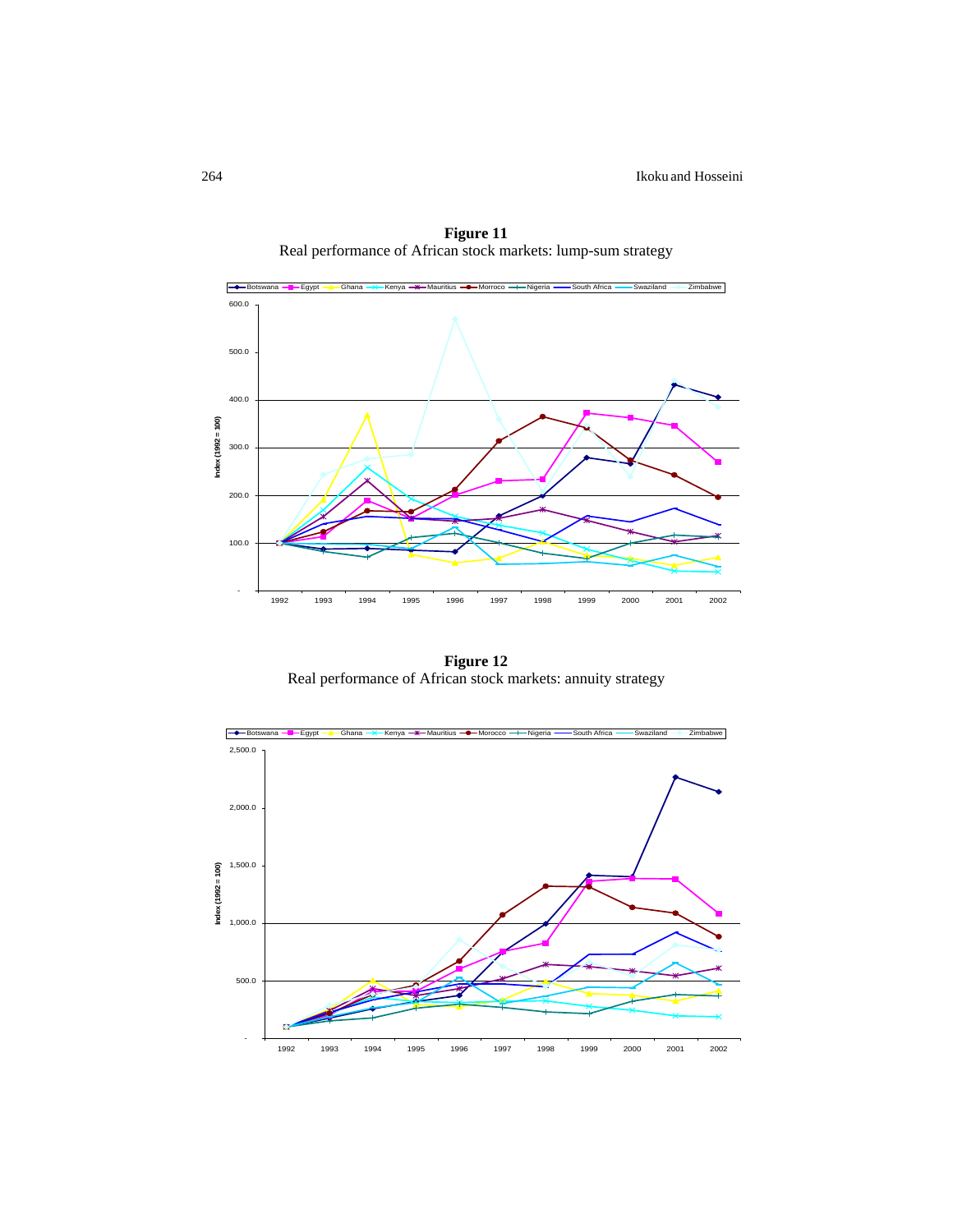Again, Botswana turned in the best performance under the annuity strategy, followed by Egypt, Morocco, Zimbabwe, South Africa, Mauritius, Swaziland, Ghana, Nigeria and Kenya. Given that Kenya's NSE 20 share index was only 12.9% higher at the end of 2002 than at the beginning of 1993, its dismal real performance is not surprising. As was the case in the nominal return rankings, Kenya's stock market turned in the worst real performance, losing 60.4 percent in purchasing power under the lumpsum strategy and 81.2 percent under the annuity strategy. Figure 4 shows that Kenya's NSE 20 share index had positive real returns in 1993 and 1994. However, it experienced consistently negative real returns between 1995 and 2002. Figure 12 shows the relative real performance of the stock markets under the annuity strategy, with all stock markets indexed at 100 at the beginning of the ten-year period.

| <b>Lump-Sum Strategy</b>   |       |       |       |                                 |               |       |       |       |       |                                                       |               |                |
|----------------------------|-------|-------|-------|---------------------------------|---------------|-------|-------|-------|-------|-------------------------------------------------------|---------------|----------------|
|                            | 1992  | 1993  | 1994  | 1995                            | 1996          | 1997  | 1998  | 1999  | 2000  | 2001                                                  |               | 2002 Rank      |
| <b>Botswana</b>            | 100.0 | 89.8  | 95.0  | 97.4                            | 80.0          | 153.5 | 175.3 | 249.6 | 223.9 | 290.5                                                 | 377.6         | 2              |
| Egypt                      | 100.0 | 123.5 | 215.7 | 192.9                           | 268.5         | 325.7 | 346.4 | 561.9 | 520.6 | 418.8                                                 | 335.2         | 3              |
| Ghana                      | 100.0 | 137.2 | 232.5 | 135.4                           | 135.4         | 148.2 | 245.9 | 137.1 | 80.2  | 86.0                                                  | 108.9         | $\tau$         |
| Kenya                      | 100.0 | 114.4 | 315.5 | 192.4                           | 175.6         | 154.3 | 148.5 | 98.0  | 76.1  | 53.5                                                  | 53.0          | 9              |
| <b>Mauritius</b>           | 100.0 | 150.5 | 247.4 | 181.0                           | 182.5         | 163.0 | 174.4 | 158.8 | 129.9 | 104.1                                                 | 126.9         | 6              |
| Morocco                    | 100.0 | 120.8 | 183.1 | 203.3                           | 256.5         | 346.2 | 431.9 | 373.5 | 291.4 | 239.1                                                 | 227.0         | $\overline{4}$ |
| <b>Nigeria</b>             | 100.0 | 125.2 | 177.8 | 412.7                           | 566.7         | 522.0 | 460.4 | 95.4  | 131.4 | 172.2                                                 | 169.3         | 5              |
| South                      | 100.0 | 134.7 | 155.1 | 159.7                           | 133.1         | 119.2 | 86.7  | 130.0 | 102.9 | 80.6                                                  | 101.4         | 8              |
| Africa<br><b>Swaziland</b> | 100.0 | 99.0  | 107.3 | 107.1                           | 131.9         | 62.6  | 57.4  | 61.7  | 47.1  | 43.8                                                  | 49.0          | 10             |
| <b>Zimbabwe</b>            | 100.0 | 214.3 | 241.0 | 273.0                           | 518.5         | 247.4 | 109.7 | 242.0 | 208.9 |                                                       | 538.8 1,188.2 | $\mathbf{1}$   |
| <b>Median</b>              | 100.0 | 124.3 | 199.4 | 186.7                           | 179.1         | 158.7 | 174.8 | 147.9 | 130.6 | 138.2                                                 | 148.1         |                |
| <b>Annuity Strategy</b>    |       |       |       |                                 |               |       |       |       |       |                                                       |               |                |
|                            | 1992  | 1993  | 1994  | 1995                            | 1996          | 1997  | 1998  | 1999  | 2000  | 2001                                                  | 2002          | Rank           |
| <b>Botswana</b>            | 100.0 | 178.1 | 271.4 | 358.6                           | 356.6         | 743.5 |       |       |       | 899.5 1,329.3 1,234.9 1,634.3 2,124.5                 |               | 2              |
| Egypt                      | 100.0 | 222.6 | 487.4 | 534.4                           |               |       |       |       |       | 842.2 1,120.0 1,289.9 2,190.1 2,119.8 1,779.9 1,424.4 |               | 3              |
| Ghana                      | 100.0 | 200.7 | 389.7 | 262.9                           | 292.6         | 343.2 | 591.6 | 344.7 | 208.9 | 231.1                                                 | 292.7         | 9              |
| Kenya                      | 100.0 | 167.6 | 542.8 | 395.8                           | 427.1         | 433.1 | 475.1 | 363.3 | 328.4 | 276.9                                                 | 274.7         | 10             |
| <b>Mauritius</b>           | 100.0 | 241.6 | 492.3 | 456.5                           | 554.9         | 571.8 | 680.4 | 686.2 | 622.2 | 554.8                                                 | 676.3         | 5              |
| <b>Morocco</b>             | 100.0 | 214.6 | 426.3 | 580.2                           |               |       |       |       |       | 834.8 1,220.1 1,619.6 1,490.3 1,248.0 1,102.4 1,046.5 |               | $\overline{4}$ |
| <b>Nigeria</b>             | 100.0 | 215.0 | 394.7 | 1,005.9 1,470.9 1,444.7 1,363.9 |               |       |       | 302.7 | 434.7 | 587.3                                                 | 577.3         | 6              |
| South Africa 100.0         |       | 224.4 | 344.6 | 438.3                           | 430.6         | 448.1 | 378.1 | 616.4 | 528.3 | 438.7                                                 | 552.0         | $\tau$         |
| <b>Swaziland</b>           | 100.0 | 188.7 | 290.8 | 373.8                           | 525.3         | 312.1 | 338.2 | 413.2 | 355.5 | 355.8                                                 | 398.1         | 8              |
| <b>Zimbabwe</b>            | 100.0 | 293.3 | 395.1 |                                 | 506.4 1.012.4 | 512.5 | 241.9 | 548.0 |       | 483.1 1,255.7 2,769.4                                 |               | $\mathbf{1}$   |
| <b>Median</b>              | 100.0 | 214.8 | 394.9 | 447.4                           | 540.1         | 542.2 | 636.0 | 582.2 | 505.7 | 571.0                                                 | 626.8         |                |

**Table 3**  US dollar performance of African stock markets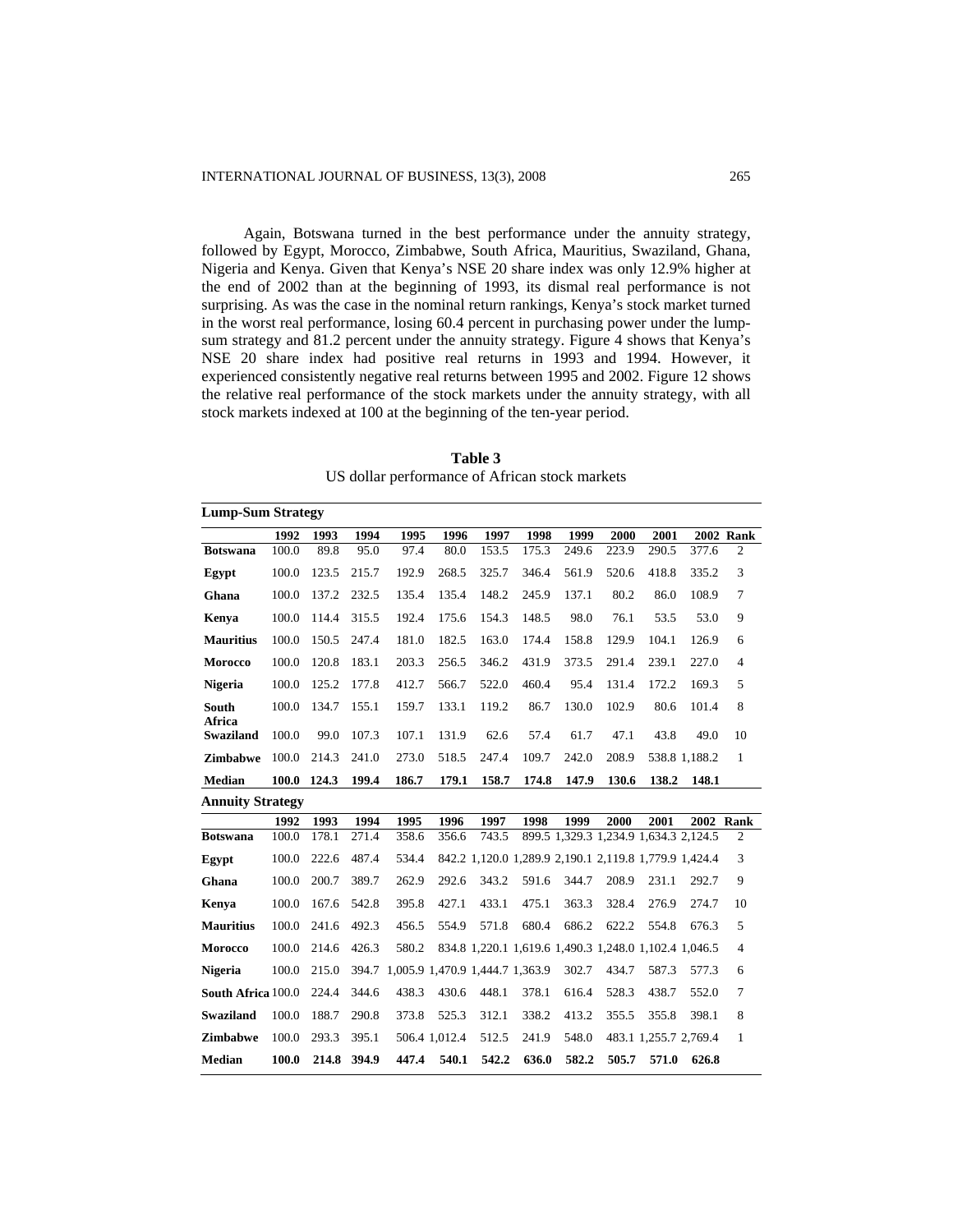### **V. U.S. DOLLAR RETURNS**

Given the difficulty of obtaining reliable and timely inflation data, the currency of a country with relatively low inflation rates can be used as a proxy for the real performance of international stock markets. Although not a perfect substitute for proper inflation adjustments, the U.S. dollar often serves as a second-best metric. The U.S. dollar performance of emerging equity markets is also of interest to a host of portfolio managers whose performance is judged in dollar terms.

Table 3 shows the computed U.S. dollar returns. Overall, the ten African stock markets performed quite well during the 1993-2002 period in dollar terms, with a median increase of 48.1 percent under the lump-sum strategy. Zimbabwe turned in the best performance in dollar terms while Swaziland turned in the worst performance; Swaziland and Kenya were the only two stock markets where investments lost value under the lump-sum strategy. The performance rankings are similar under the annuity strategy. Figures 13 and 14 show the U.S. dollar performance of the stock markets under the lump-sum and annuity strategies, respectively.



**Figure 13**  US dollar performance of African stock markets: lump-sum strategy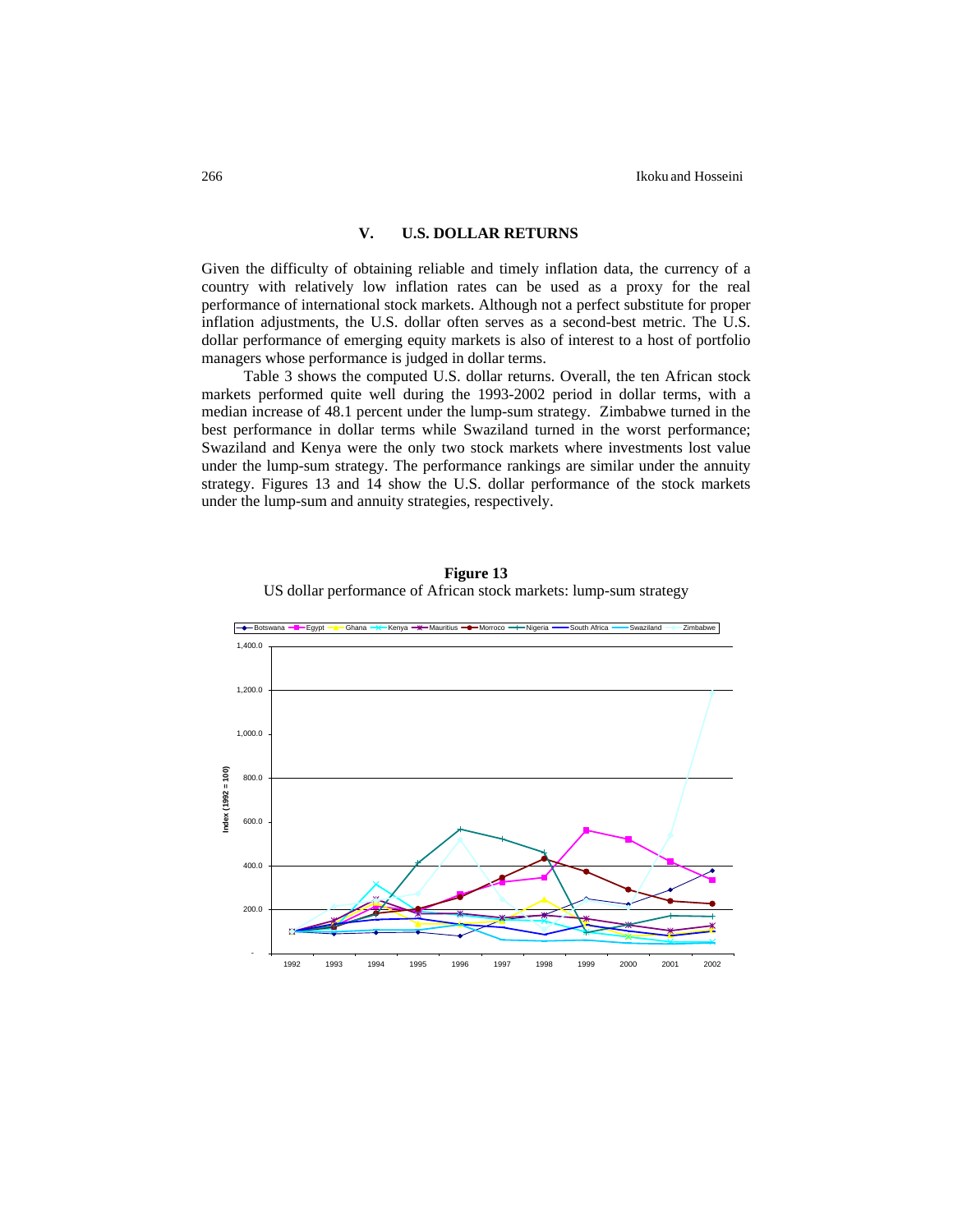

**Figure 14**  US dollar performance of African stock markets: annuity strategy

### **VI. CONCLUSION**

This analysis has attempted to measure the performance of ten African stock markets during the 1993-2002 period, under lump-sum and annuity investment strategies. Table 4 shows a summary of the performance rankings under both strategies. Zimbabwe's stock market ranks first based on nominal and U.S. dollar returns. However, Botswana's stock market ranks first on the basis of real returns. Kenya's stock market consistently underperforms the other stock markets, regardless of measure or strategy.

As was shown by the analysis of the relative performance of Botswana's and Ghana's stock markets, the importance of the timing of inflows leads to significant differences in performance between the lump-sum and annuity strategies. Nevertheless, how much do the rankings differ under both strategies? This depends on performance metric in question. As table 5 shows, the correlation coefficient of the nominal performance rankings under both strategies is high, at 0.9636. With U.S. dollar and real returns, the correlation coefficient between the two strategies, though still high, falls to 0.9273 and 0.9152, respectively. The lowest correlation coefficient of 0.2485 is obtained between lump-sum nominal returns and annuity real returns. The correlation coefficients of the rankings are generally high when the two strategies are being compared, holding the metric constant. However, the correlation coefficients decline rapidly when nominal rankings are being compared to real or U.S. dollar rankings. Thus, the rankings are sensitive to the measure of returns—nominal, real, or U.S. dollar—being analyzed. However, they are not sufficiently sensitive to distinguish performance between the two investment strategies.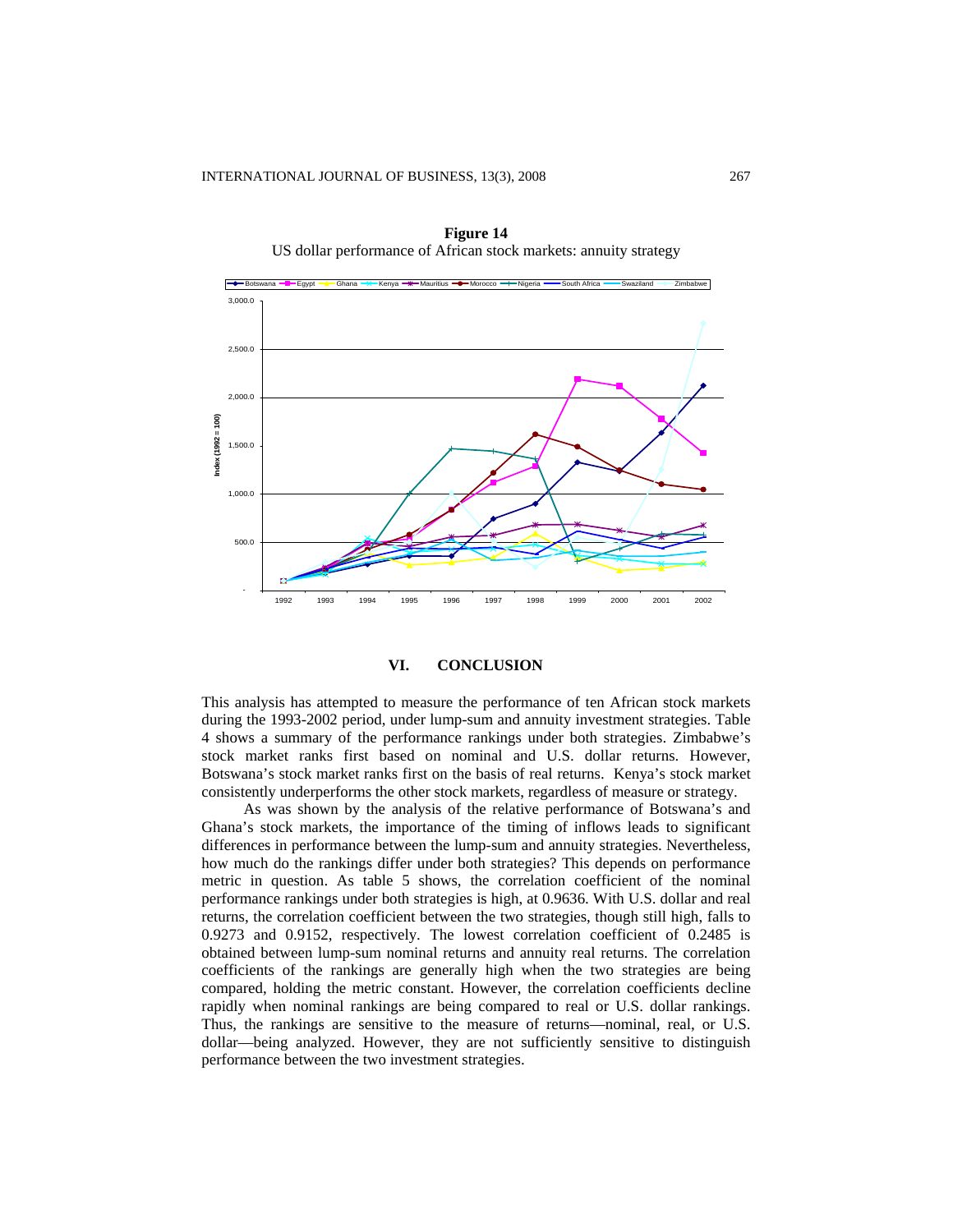It is possible, though somewhat unlikely, that the performance rankings we found in this study are unique to the 1993-2002 period. Further research will involve extending the study to latter years and including the stock exchanges which did not have sufficient data for this study. In addition to returns, the relative risk and correlation of returns of the stock markets will have to be factored into an analysis with portfolio considerations. This will help to throw light on the appropriate relative weighting of investments in the stock markets for international investors. A test of the Fisher hypothesis in African stock markets is another potentially fruitful avenue of research.

|                        |                                  | <b>Lump-Sum Strategy</b> |                                    |                                  | <b>Annuity Strategy</b> |                                    |
|------------------------|----------------------------------|--------------------------|------------------------------------|----------------------------------|-------------------------|------------------------------------|
|                        | <b>Nominal</b><br><b>Returns</b> | Real<br><b>Returns</b>   | <b>US Dollar</b><br><b>Returns</b> | <b>Nominal</b><br><b>Returns</b> | Real<br><b>Returns</b>  | <b>US Dollar</b><br><b>Returns</b> |
| <b>Botswana</b>        | 4                                |                          | 2                                  | 2                                |                         | 2                                  |
| Egypt                  | 5                                | 3                        | 3                                  | 5                                |                         | 3                                  |
| Ghana                  | 2                                | 8                        | ┑                                  | 3                                | 8                       | 9                                  |
| Kenya                  | 10                               | 10                       | 9                                  | 10                               | 10                      | 10                                 |
| <b>Mauritius</b>       | 8                                | 6                        | 6                                  | 8                                | 6                       | 5                                  |
| <b>Morroco</b>         |                                  | 4                        | 4                                  |                                  | 3                       | 4                                  |
| <b>Nigeria</b>         | 3                                |                          | 5                                  | 4                                | 9                       | 6                                  |
| <b>South</b><br>Africa | 6                                | 5                        | 8                                  | 6                                | 5                       |                                    |
| <b>Swaziland</b>       | 9                                | 9                        | 10                                 | 9                                |                         | 8                                  |
| Zimbabwe               |                                  |                          |                                    |                                  |                         |                                    |

**Table 4**  Summary of performance rankings

**Table 5**  Correlation of performance rankings

|                    | Nom. Ret. | <b>Real Ret.</b> | Lump-Sum Lump-Sum Lump-Sum<br>US\$ Ret. | Annuity<br>Nom. Ret. Real Ret. | Annuity | Annuity<br>US\$ Ret. |
|--------------------|-----------|------------------|-----------------------------------------|--------------------------------|---------|----------------------|
| Lump-Sum Nom. Ret. | 1.0000    |                  |                                         |                                |         |                      |
| Lump-Sum Real Ret. | 0.5152    | 1.0000           |                                         |                                |         |                      |
| Lump-Sum US\$ Ret. | 0.6606    | 0.8909           | 1.0000                                  |                                |         |                      |
| Annuity Nom. Ret.  | 0.9636    | 0.6727           | 0.7576                                  | 1.0000                         |         |                      |
| Annuity Real Ret.  | 0.2485    | 0.9152           | 0.7091                                  | 0.4303                         | 1.0000  |                      |
| Annuity US\$ Ret.  | 0.4788    | 0.9394           | 0.9273                                  | 0.6121                         | 0.8303  | 1.0000               |
|                    |           |                  |                                         |                                |         |                      |